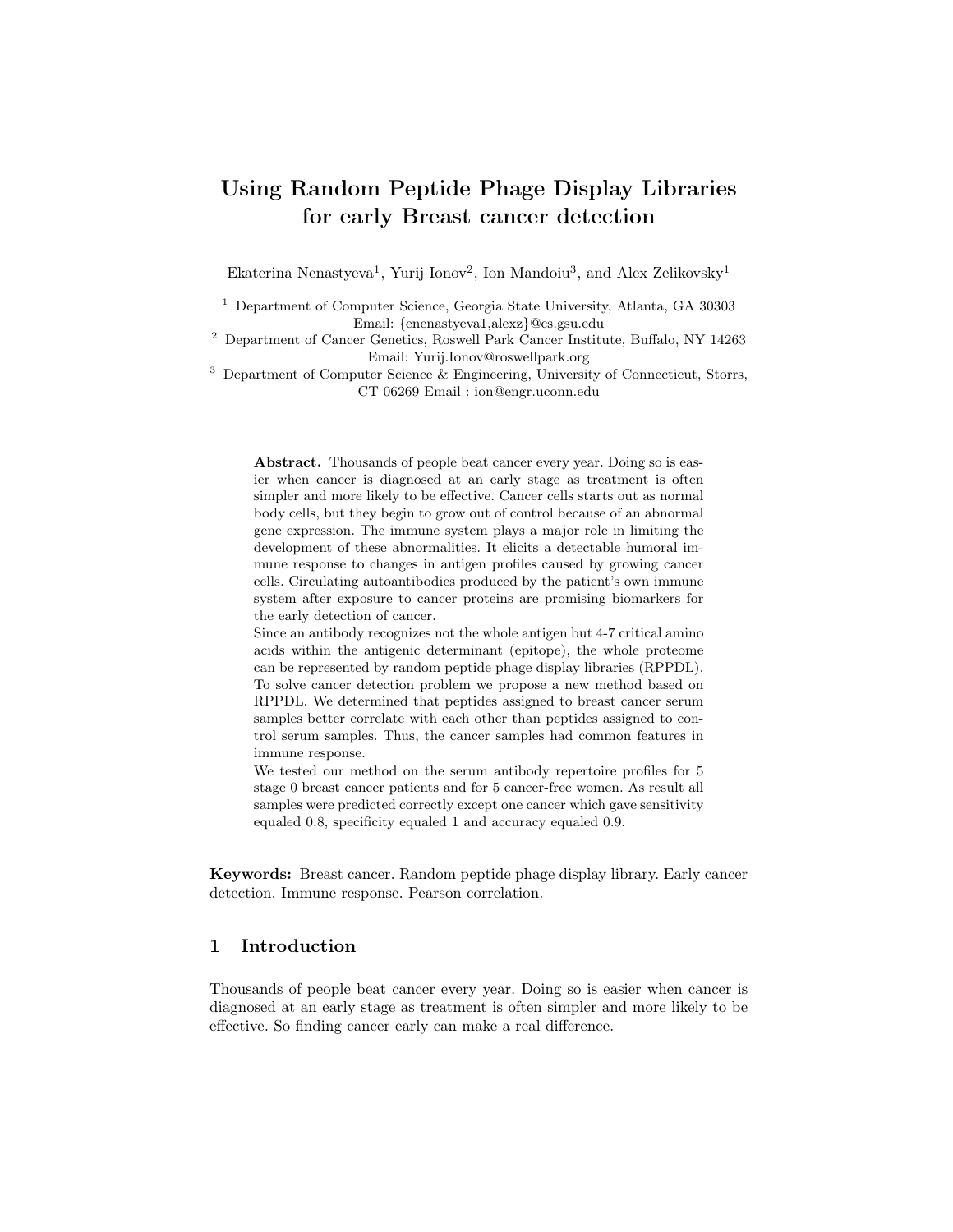#### 1.1 Motivation

Cancer cells starts out as normal body cells, but they begin to grow out of control because of an abnormal gene expression. The immune system plays a major role in limiting the development of these abnormalities. There are multiple lines of evidence that the immune system elicits a detectable humoral immune response to changes in antigen profiles caused by growing cancer cells [1], [2], [3], [4], [6].

Circulating autoantibodies produced by the patient's own immune system after exposure to cancer proteins are promising biomarkers for the early detection of cancer. An advantage of autoantibodies in cancer detection is their production in large quantities, despite the presence of a relatively small amount of the corresponding antigen. It has been demonstrated, that panels of antibody reactivities can be used for detecting cancer with high sensitivity and specificity [7].

#### 1.2 Previous works

The current methods of analysis of antitumor humoral immune response, such as SEREX, SERPA, antigen microarrays, or ELISA are designed to detect highaffinity/high-titer IgG or IgM antibodies. However, the immune system can react to alterations in local antigenic compositions caused by growing tumors by producing a variety of low-affinity/low-titer antibodies. There is a need to develop more sensitive method.

Recently the authors tested whether immunosignatures correspond to clinical classifications of disease using samples from people with brain tumors. The immunosignaturing platform distinguished not only brain cancer from controls, but also pathologically important features about the tumor including type and grade [5]. These results clearly demonstrate that random peptide arrays can be applied to profiling serum antibody repertoires for detection of cancer. The important advantage of using peptide arrays instead of antigen arrays is that peptides can mimic not only the protein epitopes but also the carbohydrate epitopes that represent an essential part of the repertoire of cancer-associated autoantibodies.

#### 1.3 Biological mechanism

Since an antibody recognizes not the whole antigen but 4-7 critical amino acids within the antigenic determinant (epitope), the whole proteome can be represented by random peptide phage display libraries (RPPDL). Also, it has been demonstrated that for any antibody the peptide motif representing the best binder can be selected from the RPPDL. The RPPDL are widely used for identifying the epitope specificity of monoclonal antibodies. The obstacle for using RPPDL as diagnostic tools was the necessity to sequence large number of individual phage DNA for identifying epitopes recognized by antibodies. The next generation (next-gen) sequencing technology makes possible to identify all the epitopes recognized by all antibodies contained in the human serum using one run of the sequencing machine. By screening human serum samples from breast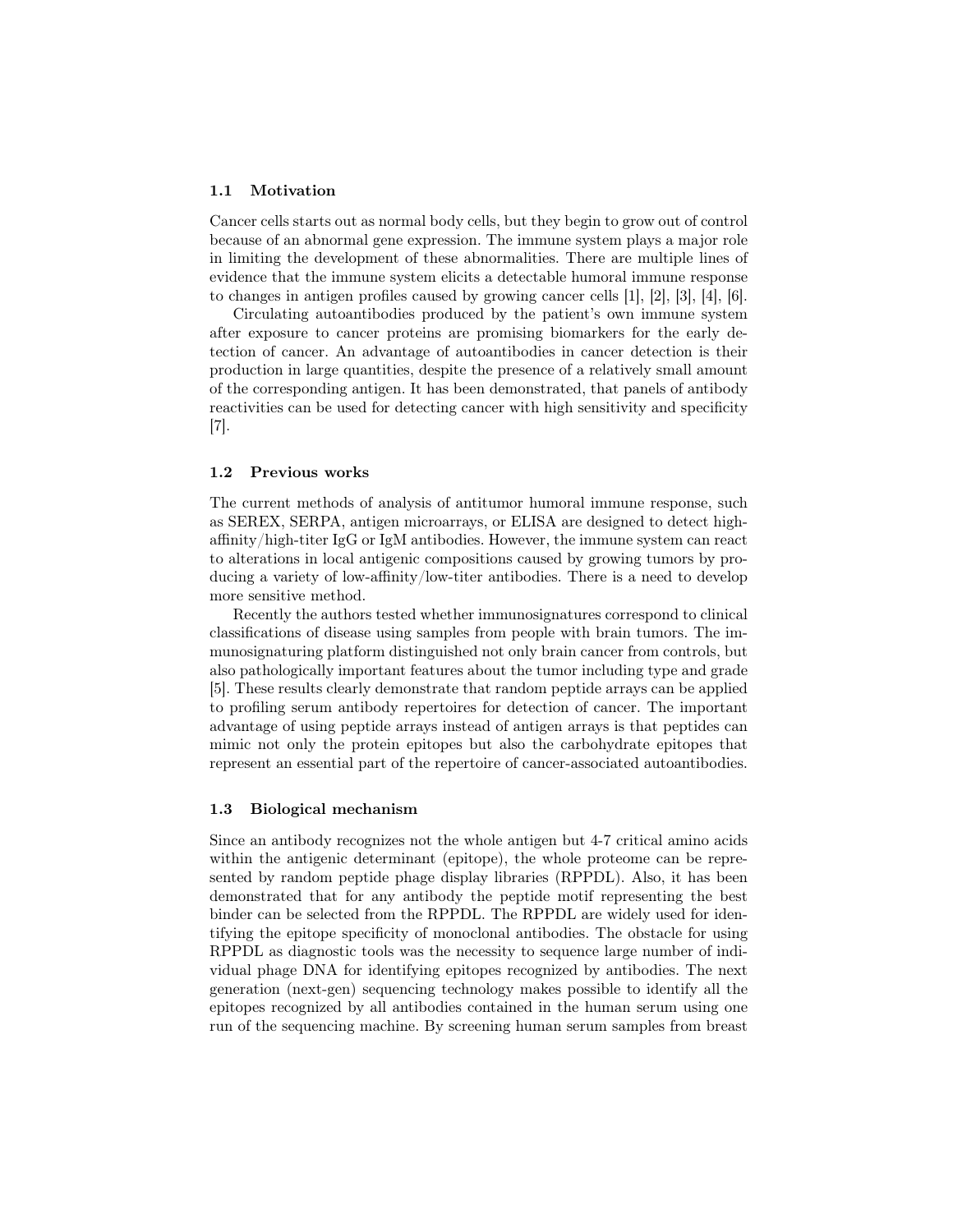cancer patients and healthy donors using RPPDL and next-gen sequencing we identify as biomarkers of cancer not the whole TAAs, but short peptide 7-mer sequences recognized by cancer associated autoantibodies.

#### 1.4 Approach

To solve cancer detection problem we propose a new method based on RPPDL and Pearson correlation. We determined that peptides assigned to breast cancer serum samples better correlate with each other than peptides assigned to control serum samples. Thus, the cancer samples had common features in immune response. Using that property we calculated pairwise correlation between whole lists of peptides from different samples. As result we were able to identify a group of high correlated cancer samples.

## 2 Experiment setting

The serum antibody repertoire profiles for 5 stage 0 breast cancer patients and for 5 cancer-free women were generated by next-gen sequencing of peptide-coding DNA from phage selected from the RPPDL for binding to serum IgG antibodies. The flowchart in Figure 1 represents the experiment that was performed in duplicates for every human serum sample.



Fig. 1. A scheme for generating mimotope profiles of serum antibody repertoire.

Ph.D-7 phage displayed library of 7-mer random peptides was mixed with the serum and incubated overnight. Phage bound to antibodies was isolated using protein-G beads and eluted from the beads using low pH buffer. The eluted phage was amplified by propagation in E.coli and the amplified library was incubated with the same serum. The phage bound to antibodies was isolated using protein-G beads and the phage DNA was PCR amplified with the primers flanking the peptide coding insert. The library of peptide coding inserts was next-gen sequenced and the DNA sequences were translated into the peptide sequences.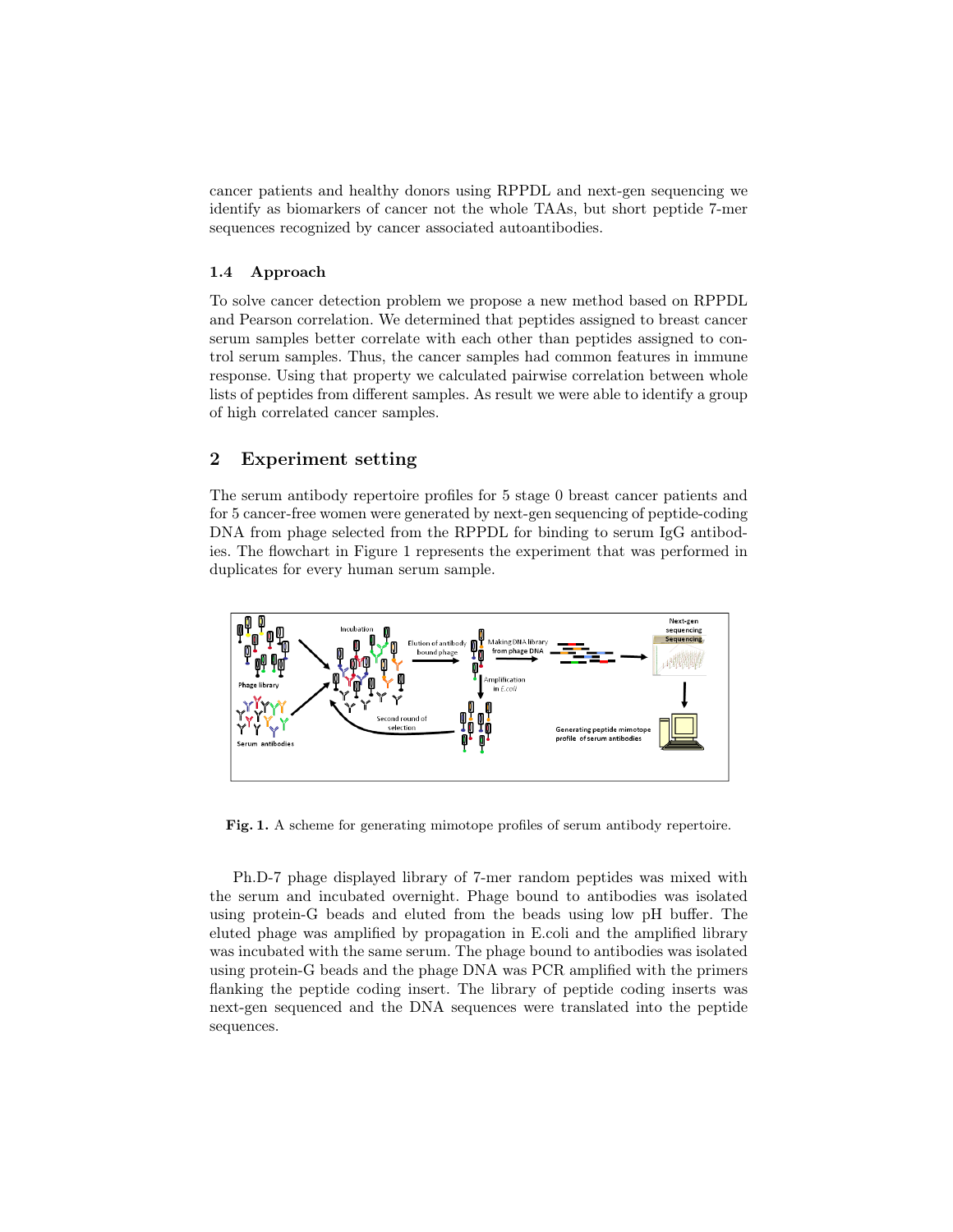## 3 Data preprocessing

After sequencing reads were translated into the peptide sequences for each peptide variant the number indicating how many times this peptide variant was encountered for each serum sample were assigned. Then obtained results were normalized. In average, for the experimental condition selected, the total number of distinct peptide sequences generated in one experiment was  $3*10^6$ . This number represents only 0.3 % of all possible 7-mer peptide sequences contained in the aliquot of the library used for the experiment.

As all 10 samples were done in duplicate totally we had 20 experiments (or replicas). We rationalized that as the measure of the reproducibility of the method we could consider the correlation of peptide abundance between the two replicas of the same profile generated by using the same serum sample and the same library independently. The low correlation between the replicas would indicate that the method detects only unspecific noise. In reality the correlation between the two replicas of the same serum for the all 10 serum samples was comparatively high, ranging between 0.68 and 0.99 with an average of 0.87. For the method we used Pearson correlation.

## 4 Method

As the result of the data preprocessing for every replica there was a list of assigned peptides. In turn, all those peptides had corresponding expression levels. We calculated the average correlation of the peptides' expression between the two replicas belonging to the different samples within the cancer set, the average correlation between the two replicas belonging to the different samples within the control set and the average correlation between the replicas from the cancer and the control sets.

The results showed the highest average correlation between the cancer samples equal 0.12. Between the cancer and control sets the correlation was 0.03. Finally, between control samples the correlation was the smallest and equal 0.02. Thus, the average correlation between the two replicas within the same sample was significantly higher than the overlap between the two replicas of the two different samples. This demonstrates that the method is reproducible and that the list of peptide sequences shared between the two replicas of the same serum sample is not the reduced list of random peptides but represents the profile of serum antibody repertoire. On the other hand, the average correlation between cancer samples was higher than the average correlation between the replicas from the cancer and the control sets. Based on the last property we proposed next algorithm for the breast cancer prediction:

- find the average correlation between known cancers (S)
- find the average correlation between known cancers and controls (L)
- find the average correlation between any unknown sample X and all known cancers (A)
- classify X to be the cancer if  $A \geq (S+L)/2$  and control otherwise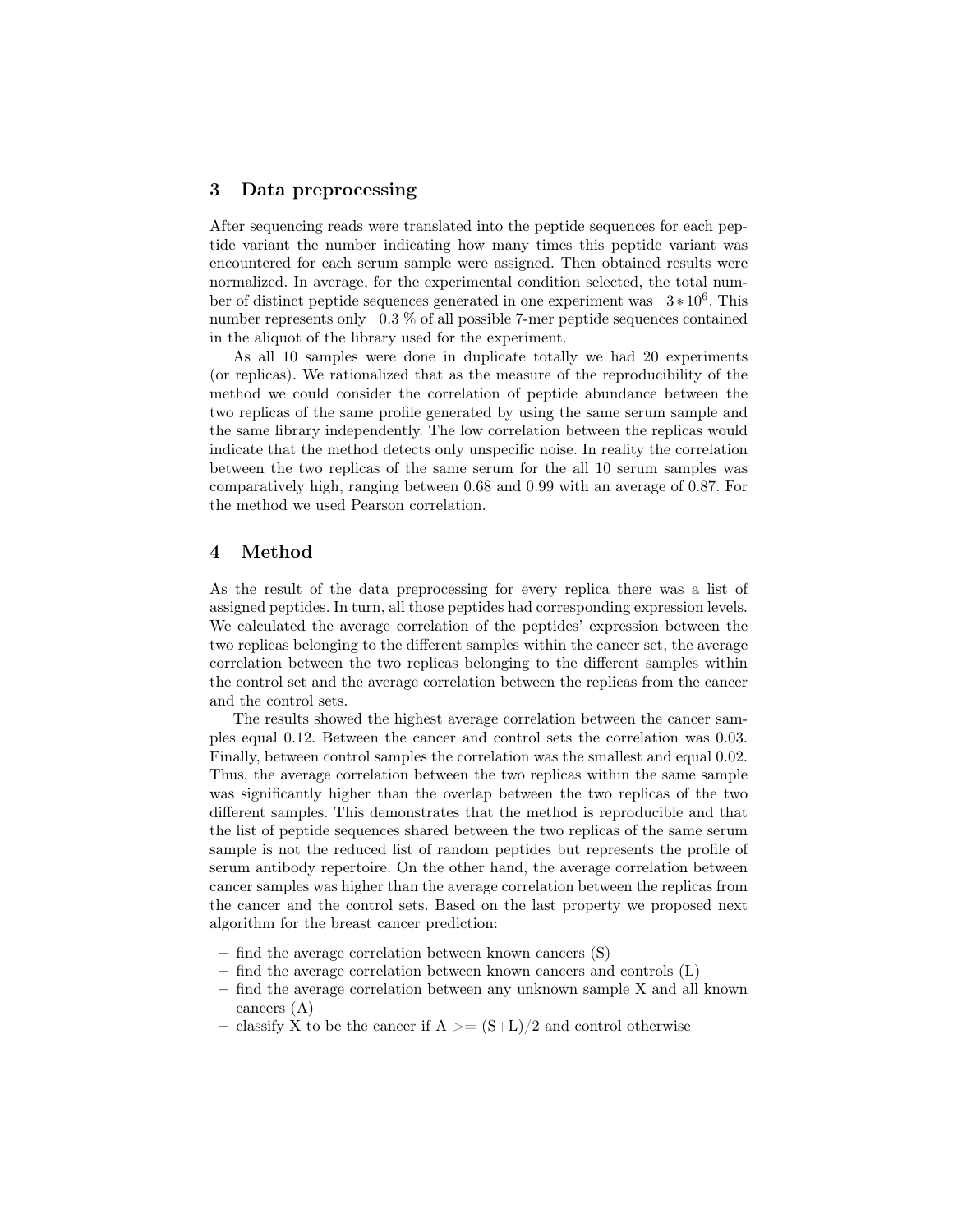#### 5 Results and discussion

To verify the accuracy of our method we used two techniques: cross-validation and permutation test. For cross-validation we applied described algorithm to available 10 serum samples trying to correctly predict cancers and controls. Every time we considered one of the ten samples as unknown X and used others to establish S, L, A and classified X as control or cancer. As result all samples were predicted correctly except one cancer which gave sensitivity equaled 0.8, specificity equaled 1 and accuracy equaled 0.9. To perform permutation test our method were run swapping control and cancer serum samples. Totally, there were 252 possible permutations or, in other words, ways of assigning case status to 5 out of 10 samples. The real result was in the top 2% of the best permutations according accuracy, sensitivity and specificity proving the reliability of the method.

In addition, we decided to analyzed the profiles of serum samples to identify the peptides associated with cancer. We use the following very stringent criteria for a peptide to be specific to breast cancer – its minimum expression level among the 10 replicas for breast cancer patients should exceed its maximum expression level among the 10 replicas for healthy donors. According to the above criteria, there is a single 7-mer peptide, 9 6-mer peptides, and 44 5-mer peptides specific to breast cancer. On the other hand, there are no 7-, 6-, and 5-mer peptide specific to healthy donors. Using permutation test, we found that the above property is statistically significant, namely, the p-value is less than 3%.

Although the number of serum samples used for our experiment is too low to have significant statistical power, identified peptides allow screening a large number of serum samples specifically for the reactivity against these peptides. The design of a quantitative PCR based immunoassay to screen large number of serum samples for analyzing reactivity against identified peptides is currently underway.

#### References

- 1. Gavin P Dunn, Allen T Bruce, Hiroaki Ikeda, Lloyd J Old, Robert D Schreiber, et al. Cancer immunoediting: from immunosurveillance to tumor escape. Nature immunology, 3(11):991–998, 2002.
- 2. Gavin P Dunn, Lloyd J Old, and Robert D Schreiber. The immunobiology of cancer immunosurveillance and immunoediting. Immunity, 21(2):137–148, 2004.
- 3. Sacha Gnjatic, Erika Ritter, Markus W Büchler, Nathalia A Giese, Benedikt Brors, Claudia Frei, Anne Murray, Niels Halama, Inka Zörnig, Yao-Tseng Chen, et al. Seromic profiling of ovarian and pancreatic cancer. Proceedings of the National Academy of Sciences, 107(11):5088–5093, 2010.
- 4. Mitchell Ho, Raffit Hassan, Jingli Zhang, Qing-cheng Wang, Masanori Onda, Tapan Bera, and Ira Pastan. Humoral immune response to mesothelin in mesothelioma and ovarian cancer patients. Clinical cancer research, 11(10):3814–3820, 2005.
- 5. Alexa K Hughes, Zbigniew Cichacz, Adrienne Scheck, Stephen W Coons, Stephen Albert Johnston, and Phillip Stafford. Immunosignaturing can detect products from molecular markers in brain cancer. PloS one, 7(7):e40201, 2012.